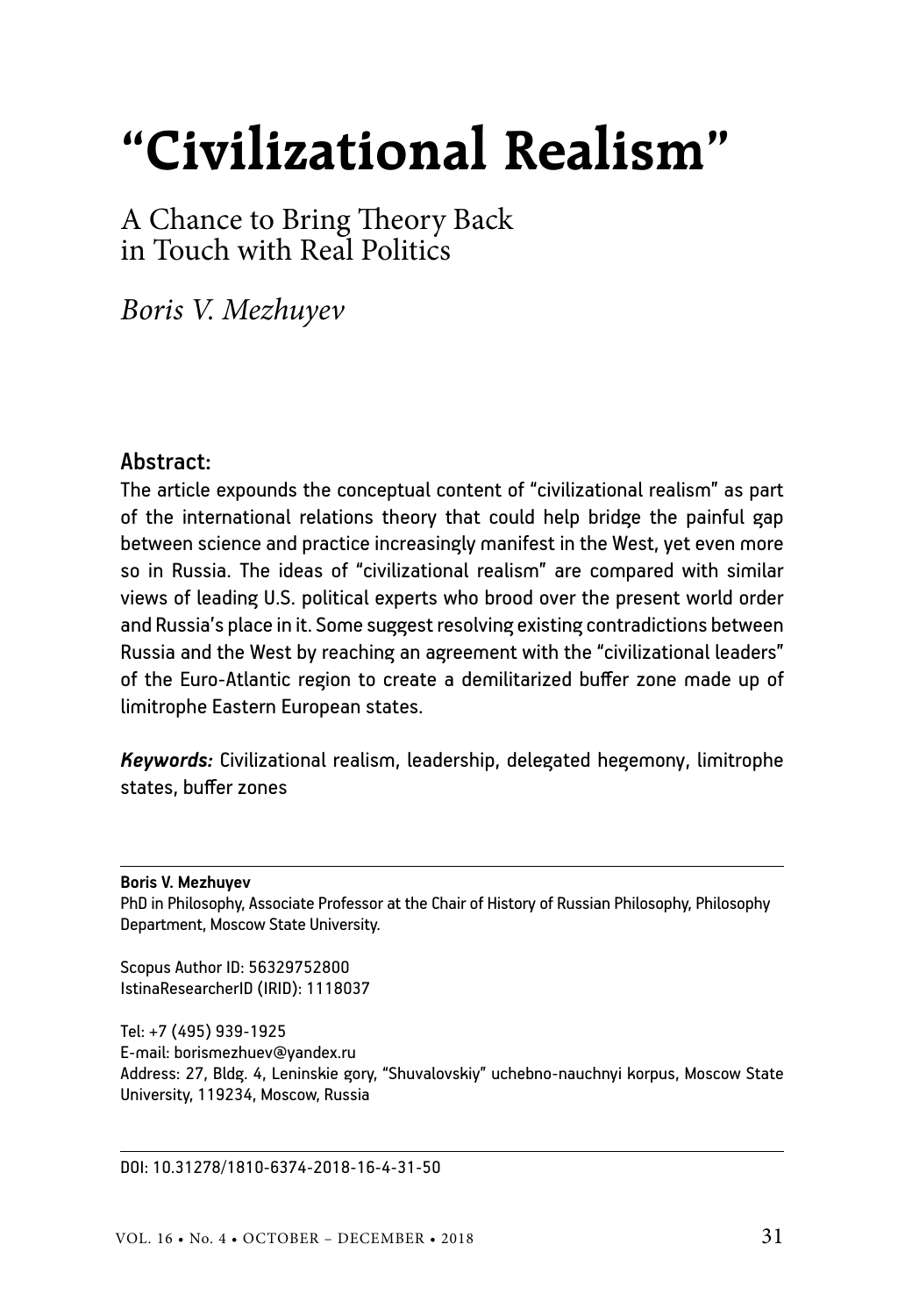The theory of international relations is going through an obvious crisis caused by a drift away from current political realities.<br>Conceived in the West by former diplomats such as Edward Carr and influential public intelle crisis caused by a drift away from current political realities. Conceived in the West by former diplomats such as Edward today the theory of international relations, in its key aspects including liberal institutionalism or constructivism, has veered far away from practice, making its most prominent representatives known only to a narrow circle of experts. Even Realist theoreticians, who are better versed in conducting a dialogue with practitioners and who often act as both academicians and politicians, have fallen out of the Anglo-Saxon political mainstream dominated by people who are completely deaf to conceptual recommendations. However, void of adequate theory, practice degenerates into a series of improvisations. In fact, John Mearsheimer, one of the most influential living theoreticians of neorealism, believes that theory which rejects practical conclusions is unsatisfactory, and politics which ignores scientific concepts is fundamentally unfair (Mearsheimer, 2001: 9). The previous three U.S. administrations based their foreign policy actions on a theory, albeit unsatisfactory, of "a democratic world" and "democracy promotion" implemented through U.S. power policy. These conceptual constructs, poorly thought-out and insufficiently substantiated, caused a series of geopolitical catastrophes, primarily in the Middle East, but also in relations between the West and Russia. "Civilizational realism," which we present in this work, aims to help bridge the painful gap between theory and practice increasingly manifest in the West but even more so in Russia which has no international relations schools of its own and where social science, at best, operates in areas prevalent in the Anglo-Saxon world. As we have already noted in our previous works, "civilizational realism" is a pragmatic breakdown of Vadim Tsymbursky's geopolitical concept but, above all, his analysis of dynamics in the Europe-Russia system, which he set forth in his book *Morphology of Russian Geopolitics and Dynamic of the International System of the18th-20th Centuries* (Tsymbursky, 2017: 59-117).

Born in early 2017, the strategy of "civilizational realism" was designed to solve one practical task—substantiate the possibility of an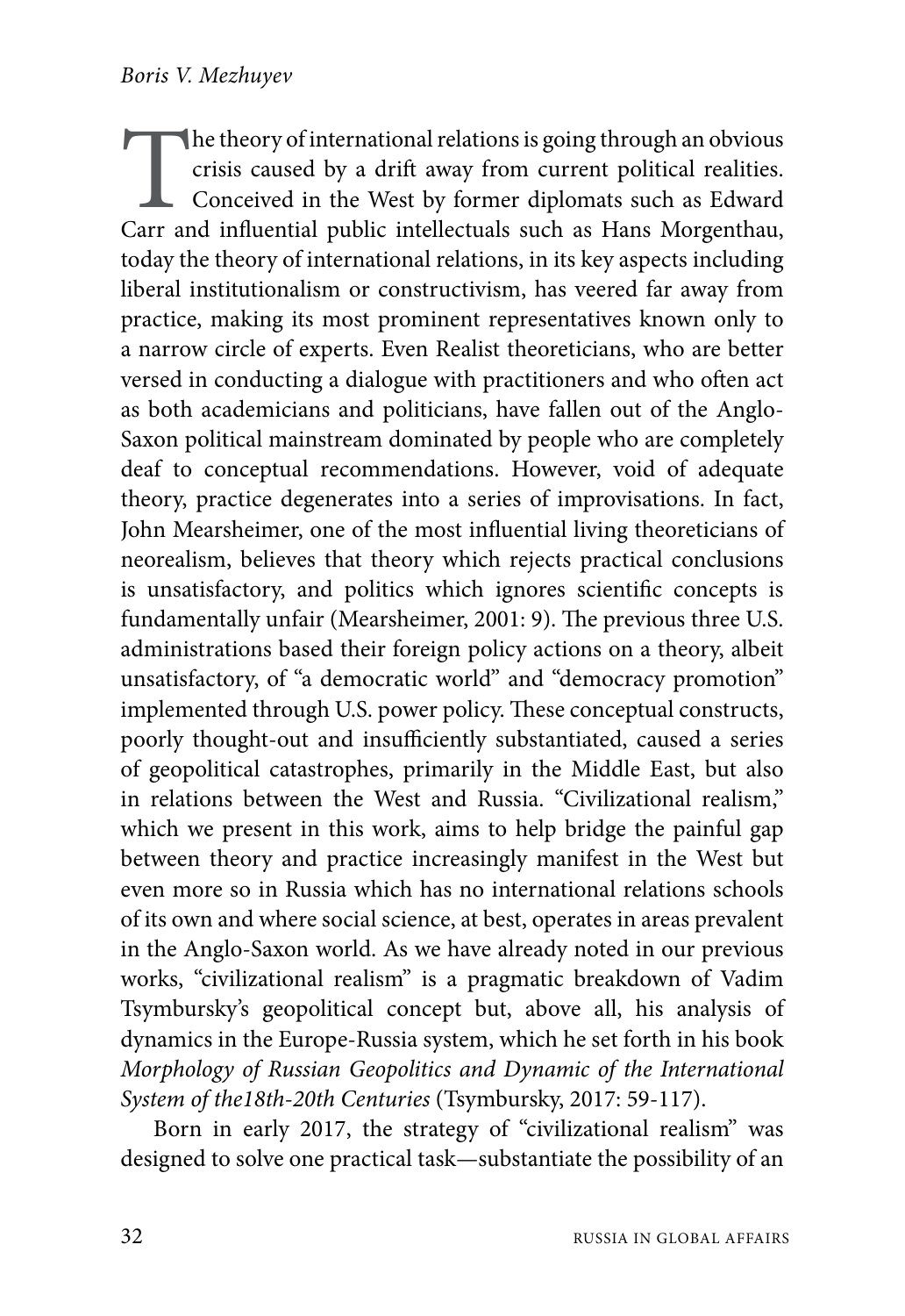agreement with the West, primarily the United States, on the status quo in Eastern Europe that is acceptable for Russia. The sides could agree to create a demilitarized zone of buffer states separating Russia from the Euro-Atlantic region, providing mutual security guarantees and ensuring the territorial integrity of these states and the right of their ethnic and sub-ethnic groups to cultural and linguistic identity. Outstanding Western geostrategists such as Henry Kissinger and Zbigniew Brzezinski contemplated such a possibility (the range of opinions on this issue among American experts is studied in Mezhuev, 2015; Mezhuev, 2018). Practically the entire "realistically"-minded part of the American foreign policy establishment believed such an agreement could be possible and expected the Trump Administration to reach one. But at this point, one can only hope that a future administration, preferably Democratic, could reach an agreement if it is headed by realistically-minded pragmatists. There are quite a few of them among the Democratic Party's experts, even though their perception of Russia and its interests may be corrected from the "civilizational-realistic" point of view.

Despite statements by Western political experts, Russia is neither "revisionist" nor "revengeful." Its foreign policy was, and is, conservative and its main goal is to preserve and maintain the status quo in Europe that emerged after the breakup of the Soviet Union. Russia is not seeking to revise the existing balance of power, but nor will it tolerate attempts to stamp out its regional influence, which is the West's principal goal.

## A FIASCO OF "DELEGATED HEGEMONY"

In order to protect its right to regional influence, challenged by the overwhelming majority of politicians and experts advocating liberal-fundamentalist views, Russia cannot but consider itself a social phenomenon different from the West; in other words, a special "civilization" with its own orbit and power of attraction. Naturally, Russia can explain its right to a special "sphere of influence" by its special sense of belonging to Europe and its greater sense of enlightenment with regard to the countries to which such influence could be applied.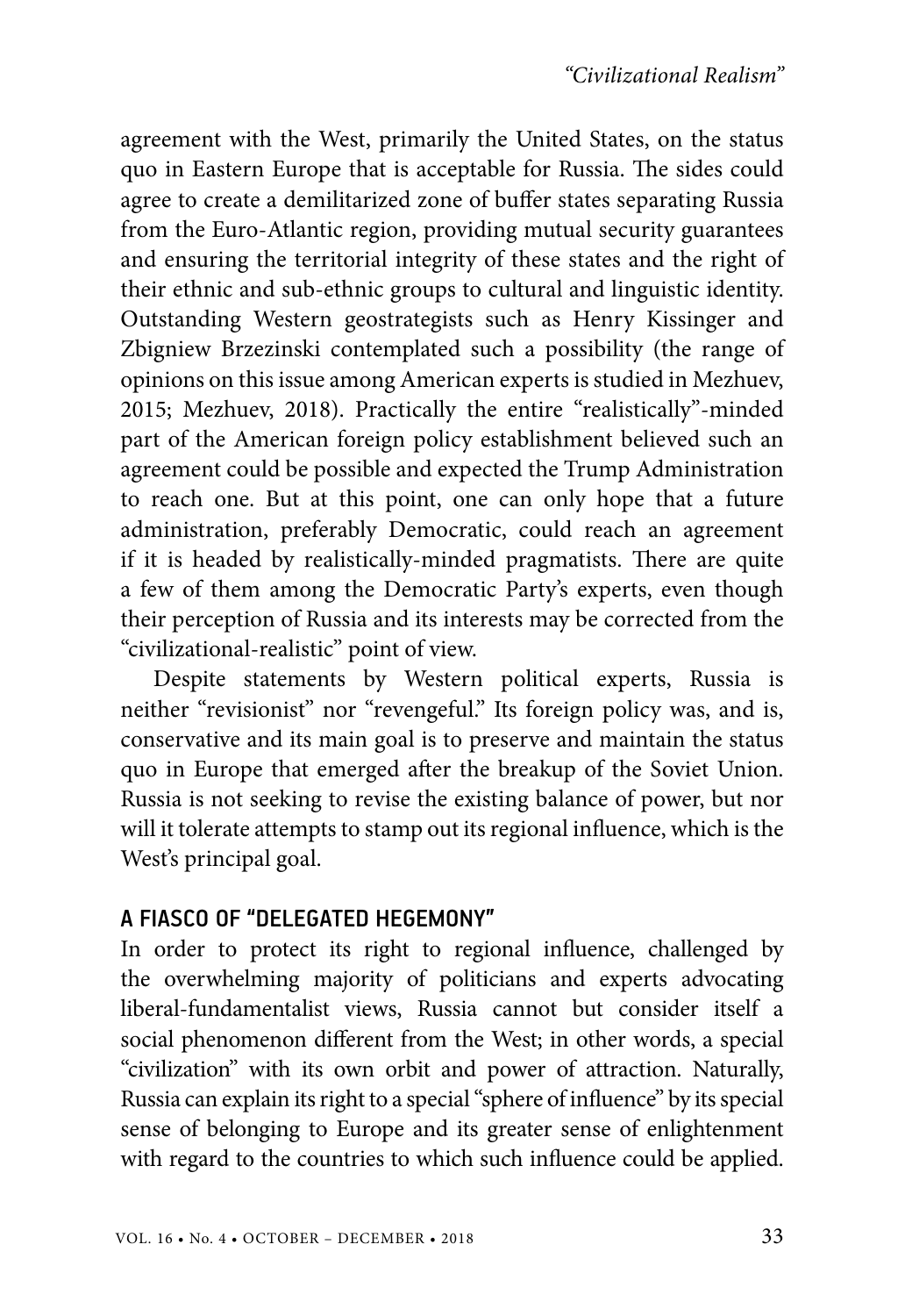Let us call this policy "delegated hegemony" (a situation where the "right" to international hegemony in the near abroad is delegated to Russia by the collective "West" in exchange for its loyalty on matters of global politics). This approach prevailed in Russia's foreign policy in the post-Soviet period. At some point it was stated quite straightforwardly as was the case when Andrei Kozyrev was foreign minister. At other times this stance was combined with the "multipolar world" rhetoric, creating an odd symbiosis of consistent globalism and the "balance of power" strategy. Obviously, "delegated hegemony" within a clearly defined sphere of influence served the interests of the Russian political and especially economic elite that sought the status of a great power, but at the same time feared isolation from the Euro-Atlantic community.

The problem is that forces advocating stronger pro-Western views than those of the incumbent authorities will always have influence in Russia's top political circles. And this will make vulnerable any post-Soviet regime which has opted for "delegated hegemony" as its "grand strategy." Sooner or later the regime will have to defend its right to power before its Western-leaning contenders. The only convincing way to do this is to appeal to a stronger sense of patriotism. And this sense of patriotism includes, among other things, an ability to go against the consolidated opinion of the Euro-Atlantic community and its hegemon's policy at crucial moments. But such pushback by Russia will immediately challenge the entire strategy of "delegated hegemony." In order to overcome internal resistance in 2003, Vladimir Putin joined the Franco-German opposition to U.S. plans to invade Iraq, thus straining his relationship, by that time almost a partnership, with George W. Bush. The response was immediate: in 2003 the U.S. launched its democracy promotion program, making Mikhail Saakashvili, the hero of the "Rose Revolution" in Georgia, its first beneficiary. At about the same time it became clear that Russia could only achieve regional hegemony by fighting the Euro-Atlantic community rather than agreeing with it.

By the middle of 2017, Russia had used up all possible means of integration with the West as a geopolitical actor. At this point, all hopes for a revival of the "delegated hegemony" strategy must be dropped. This leaves no alternative to Russia but appeal to "civilizational"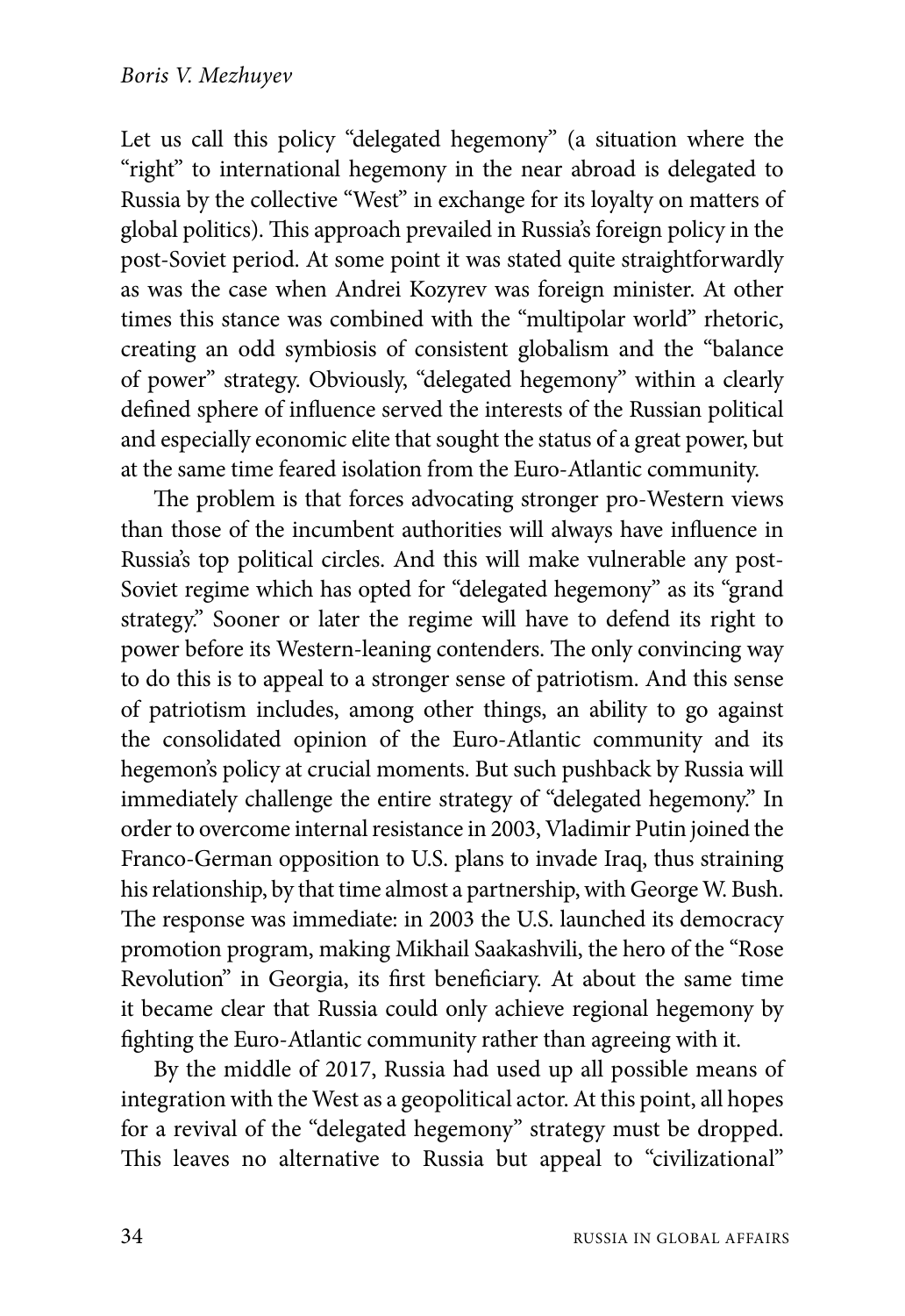rhetoric as a marker of its special distinction from the Euro-Atlantic community, regardless of how we conceptualize this distinction or define its origin. This became quite obvious in 2018 when Putin, addressing the World Russian People's Council, spoke of his country as a special "civilization" and cited Nikolai Danilevsky, the founder of this concept. "…it is impossible to imagine the history of humanity without such unique civilizations as India, China, Western Europe, America, and many others. It is really a multifaceted complexity where each facet supplements and enriches the others. I would like to remind you of the words said by prominent nineteenth-century Russian thinker Nikolai Danilevsky: 'No civilization can call itself supreme, the most developed one. Today the understanding of the complexity of civilizational development provides the foundation for building a multipolar world and defending the principles of international law. The weight and the influence of its poles on the common development will, of course, be determined by their economic, scientific, cultural, spiritual, and human potential'" (Putin, 2018).

## REALISM IN THEORY AND LIFE

The question is where the recognition of Russia as a special civilization will lead it. But before answering this question, let us take a look at another component in our formula—the notion of 'realism.' Unlike other foreign policy concepts, realism has one important distinction: it is both a special theory of international relations and at the same time a trend in the foreign policy thought advocated by members of the establishment in many countries. It is hard to distinguish one from the other, because a person may often be a realist in three ways at the same time: an academic scholar, an expert on concrete aspects of current policy, and an incumbent politician.

It is not easy to say whether a realist is more of an academic scholar than a political expert or politician or vice versa. Sometimes the political component of one's career is accentuated by the academic one. The most vivid example is Henry Kissinger. Or it could be a recognized scholar with an indisputable reputation trying desperately to break free of the narrow academic bounds and make his way into the world of concrete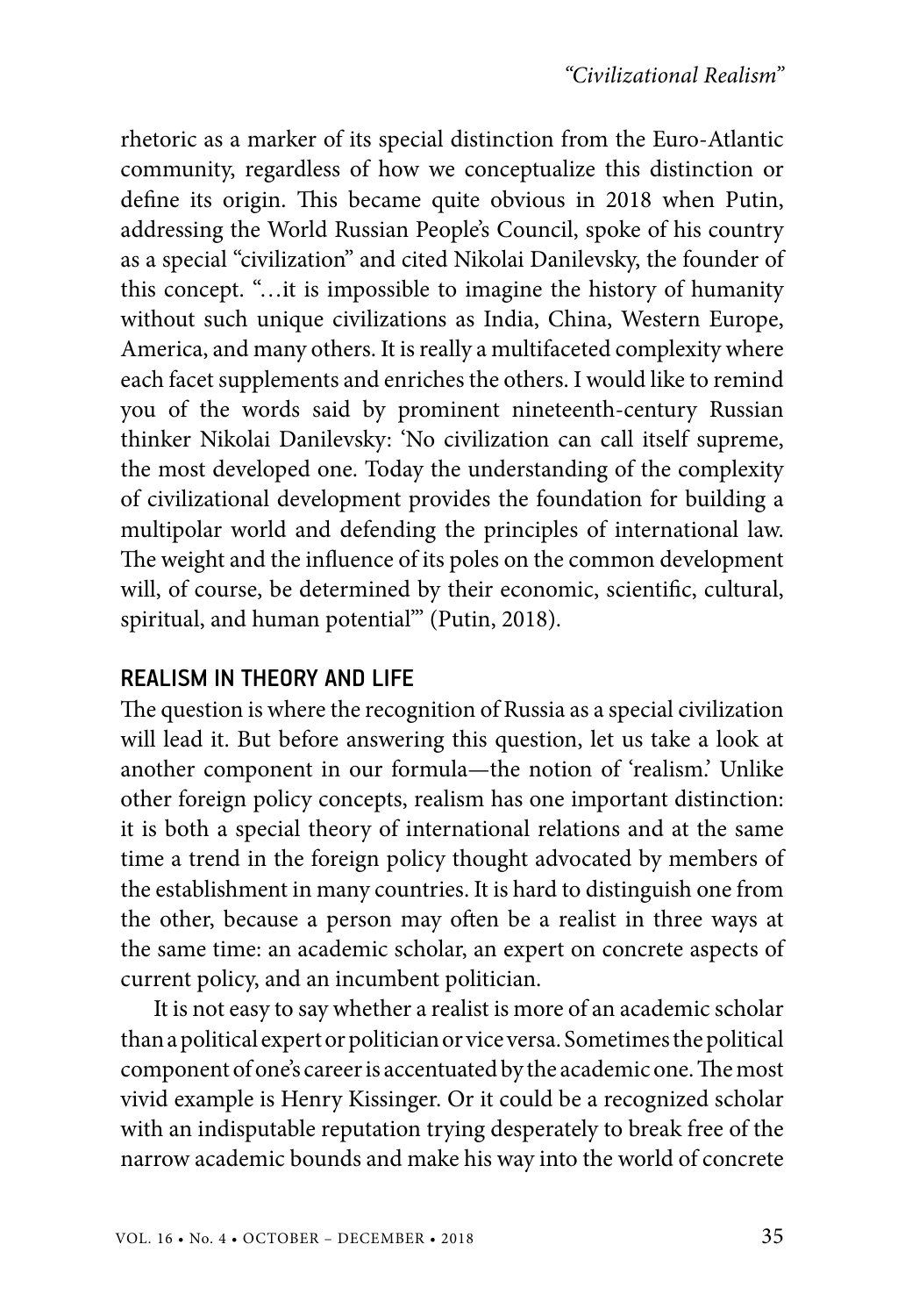political expertise in hope that his recommendations will be heard and taken into account one day. The most impressive example of this category is John Mearsheimer (on U.S. politics of the latest decades see Mearsheimer, 2018). It would hardly be a mistake to say that realism, at least in the Anglo-Saxon world, is the point where academic science and practical politics come closest together. Alternative theories of international relations, such as constructivism or, to a lesser degree, liberal institutionalism, mark the tendency to separate theory from practice. On the other hand, such influential trends in foreign policy thought like neoconservatism have no powerful representatives in the academic theory of international relations but, strangely enough, have them in sociology and comparative political science. Suffice it to recall Seymour Martin Lipset or Jack Goldstone.

And yet, realism in politics and realism in the theory of international relations are two different, albeit connected, phenomena. The founder of neorealism in international relations, Kenneth Waltz, who died in 2013, was a stranger to practical politics. At the same time, one of the Realists' leaders, General Brent Scowcroft, who was national security adviser to two presidents, Gerald Ford and George H.W. Bush, definitely is not a scholar. Realpolitik as a phenomenon dates back to Bismarck and Disraeli, but political realism as a school of international relations theory emerged much later. It is believed to have been founded by political theoretician Hans Morganthau, who managed to escape Nazi Germany. It would not be wrong to say that Morgenthau tried to bring into American political thought the underlying principles of the successful continental policy, which allowed European powers to pursue their national interests while avoiding a big war from 1815 to 1914.

The main postulate of classical realism (and one of its six principles stated by Morgenthau in his 1948 book *Politics Among Nations*) is that the political sphere cannot be separated completely from morality but must not be narrowed down to it either. It is impossible to explain or justify all actions taken by the state solely by supreme moral or ideological principles. The state has its own logic of functioning and its ultimate criterion is national interest, which should be defined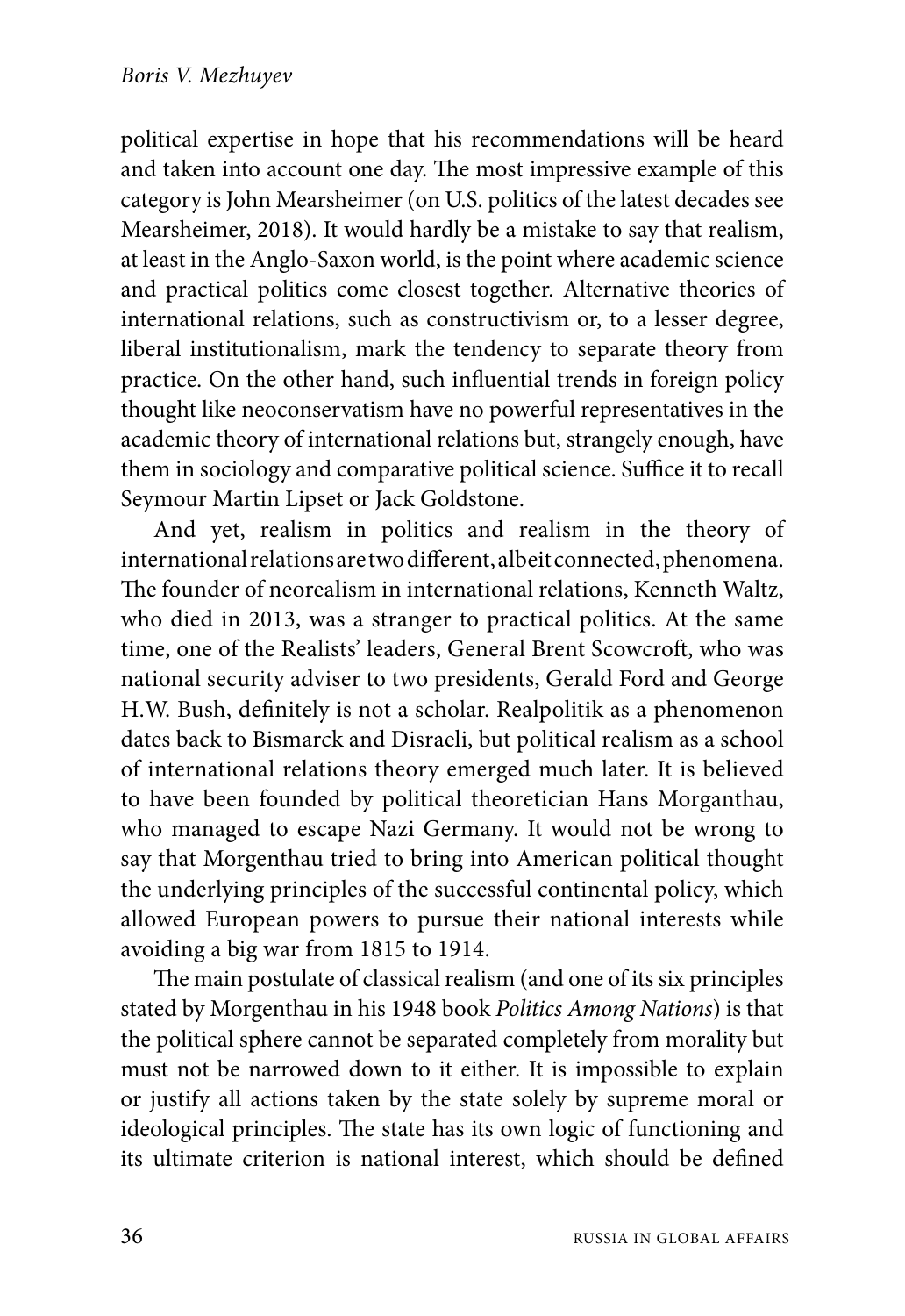as a desire to achieve the maximum possible amount of power in a world of an inevitable plurality of actors. The theoretical premise upon which political realism is based is the hypothesis that peace among nations is endangered not so much by their egoistic interests, which are correlated one way or another through diplomacy, as by lofty ideas, supreme principles, and super precious moral tenets, the consistent implementation of which leads to a big war. But Morgenthau did not deny the fact that morality played a certain role in politics and could not be overlooked completely.

The pluralism of "civilizations" is a fact of life which definitely is not underlain by any universal moral concept or a specific "grand ideology," be it Liberalism, Communism, or Nazism. Any "grand" ideology is meta-civilizational as it seeks to transcend the diversity of civilizations. On the other hand, it is natural for any person attached to a certain system of values to think of it as a universal one. For all our tolerance towards other opinions, we can hardly imagine calm diplomatic communication or trade with a civilization of cannibals or an ethnic group which practices human sacrificial killings.

Although "civilizational pluralism" has its limits, consistently implemented "civilizational monism" is inseparable from totalitarianism. Countries and peoples enjoy an indisputable right to have different views on the place of traditional religion in society, social acceptance of sexual deviations, the rights of women, sexual minorities, and children, etc. Naturally, the readiness to give up universality in these matters stems from our doubts about the correctness of the solutions chosen by the progressivist Euro-Atlantic vanguard. In this respect, the idea of plurality of "civilizations" is a result of the universalistic morality crisis essentially caused by the unstoppable process of secularization in the West.

If this is so, then we can assume that Western civilization is not the only center of attraction and that other countries are also able to attract nations, or ethnic and sub-ethnic groups outside their territory. Faced with the need to choose between two centers, such states, as Huntington predicted in his famous 1993 essay *The Clash of Civilizations?*, will inevitably be tested for their ability to stay integral.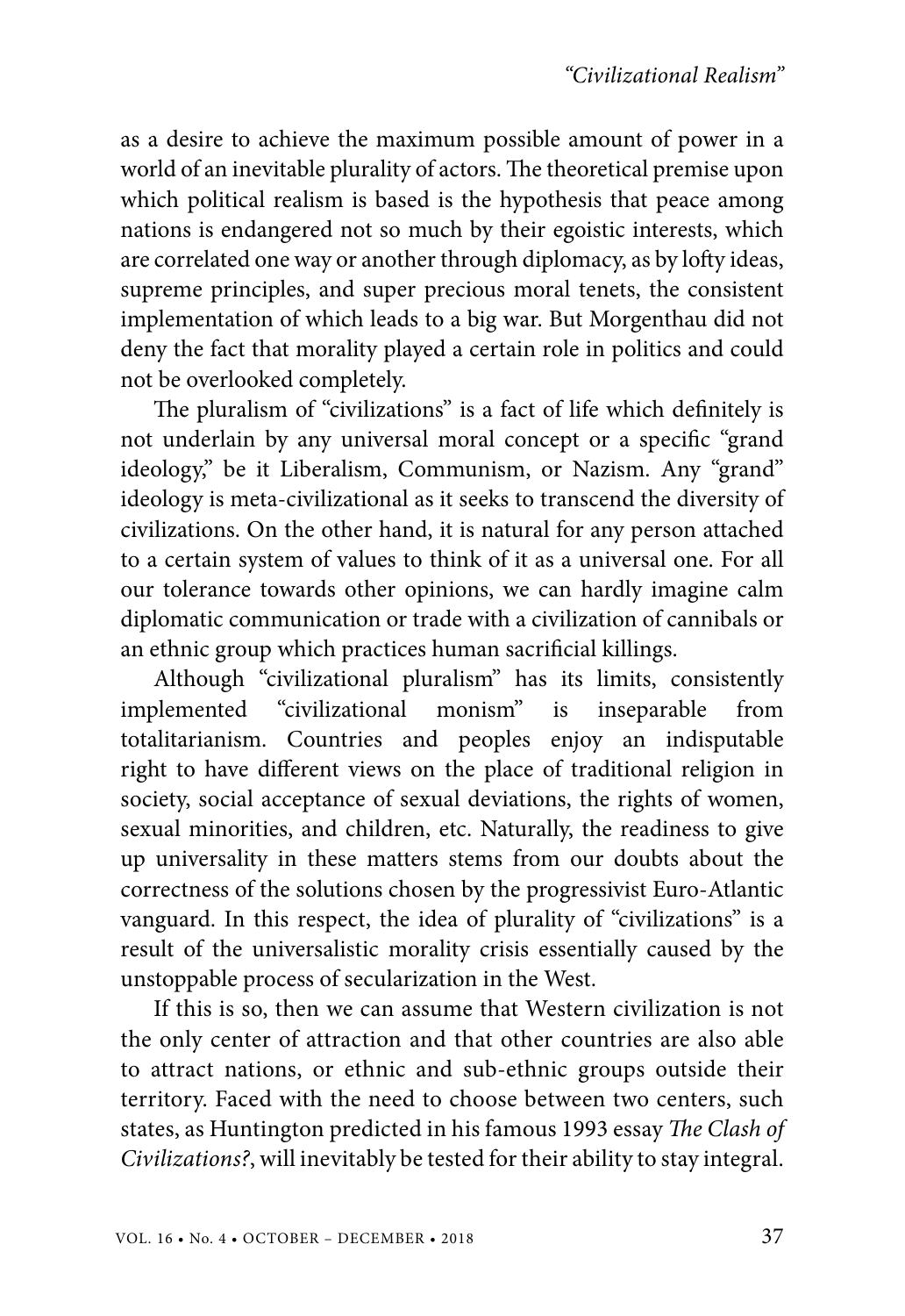Obviously, the events of 2014 in Ukraine bore out Huntington's theory. However Western experts, including Realists, believe that attraction to Russia, at least among those regions of Eastern Ukraine that opposed the coup d'etat in 2014 and turned to Putin for support, is nothing more than a product of the Kremlin's special political technologies. Russia simply does not have enough "soft power" to attract other peoples.

# "RUSSIA-CENTRISM" AS A PRECONDITION FOR "CIVILIZATIONAL REALISM"

American political scientists working for the London-based International Institute for Strategic Studies, Timothy Colton and Samuel Charap, have undertaken a major project to describe the history of the conflict in Ukraine in 2014 and its consequences. Their approach looks at the conflict through the struggle between Russia and the Euro-Atlantic community for control over the limitrophe states that divide their civilizational spaces. Their research was released in 2017 under the eloquent title, *Everyone Loses. The Ukraine Crisis and the Ruinous Contest for Post-Soviet Eurasia.*

The political scientists analyzed all details of the conflict over limitrophe states since the disintegration of the Soviet Union in 1991 and the decision on NATO's eastward enlargement adopted in 1996. Overall conclusions made by Charap and Colton are quite "civilizational and realistic," if one ignores the fact that the word "civilization" is absent from the American researchers' vocabulary. In their opinion, the Euro-Atlantic community and Russia should give up the "zero sum" game in their confrontation over limitrophe states, yet at the same time should take the latter's position into account. There can be no Yalta-2 with the division of Europe into spheres of influence. Instead, they should start comprehensive negotiations on "new institutional options for the inbetweens" (as the authors call limitrophe states) which "would serve as a bridge between the Euro-Atlantic institutions and their Russia-led counterparts" (Charap and Colton, 2017: 181).

They do not specify how exactly Ukraine, Moldova, and Georgia can become such a "bridge," but one can guess that they mean some kind of temporary or permanent buffer zone free of military blocs,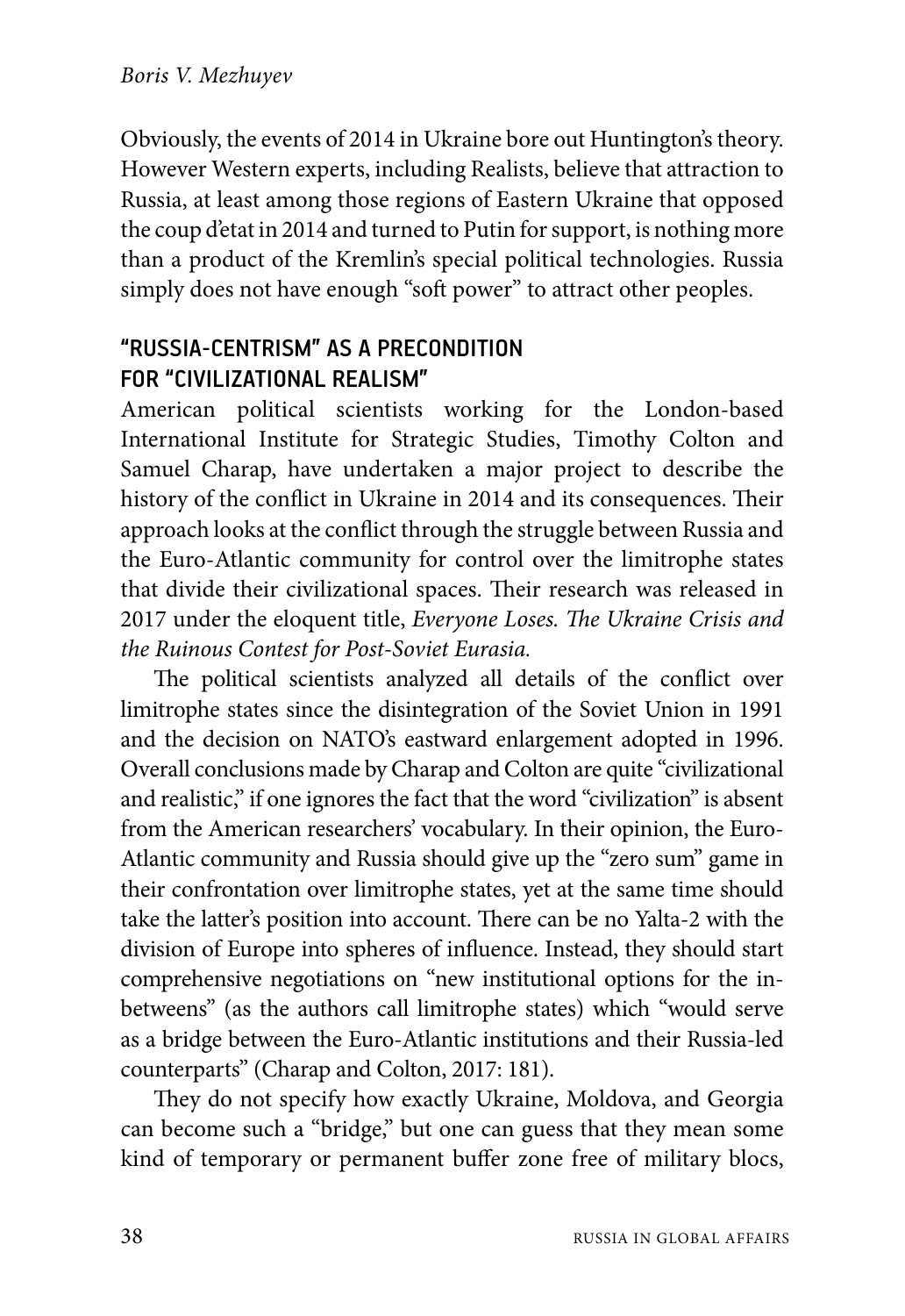where the states trapped in the conflict zone would retain their right to political, cultural, and economic self-determination.

Another work is a book by Benn Steil, one of the American Foreign Policy Council leaders, called *The Marshall Plan: Dawn of the Cold War,* a fragment of which (an article titled "Russia's Clash With the West Is About Geography, Not Ideology") appeared on *Foreign Policy*'s website in February 2018. In his book Steil suggests that Russia's actions in 2014 were motivated not so much by ideology as by geography. Steil argues that, with the exception of Crimea, Russia has never tried to incorporate parts of other countries with a pro-Russian population, since such incorporation would make it extremely hard for it to prevent the Euro-Atlantic community's expansion to territories adjacent to Russia. At the same time, frozen conflicts in these countries effectively block their admission to NATO (Steil, 2018). On the whole, Steil leads readers to the same conclusion Charap and Colton made: "a neutral status" of limitrophe states is the only possible solution to the dispute between Russia and the Euro-Atlantic community, a disagreement which otherwise could turn into a permanent security threat for the entire continent.

So "civilizational realism"—provided it is not branded in any way—becomes a guiding star for all rationally thinking experts who try to find a way out of the Eastern European impasse. This can only be welcomed. Moreover, these experts belong to the opposition Democratic, not Republican, Party, as evidenced by their texts, which place most of the responsibility for the problems in relations between Russia and the West on the George W. Bush Administration and conservative-minded Republicans who controlled the House of Representatives in 1994. According to this logic, Clinton, who ordered the bombing of Yugoslavia in 1999 and promoted NATO's eastward expansion, and Obama, who authorized the bombing of Libya in 2011, are much less responsible for what happened. From the historical point of view, this is a far-fetched assumption. However, from the viewpoint of current policy, these signals may indicate that it could be easier in the future to come to an agreement with the Democrats on the basis of "civilizational realism" than with radical American nationalists driven by unbridled state egoism.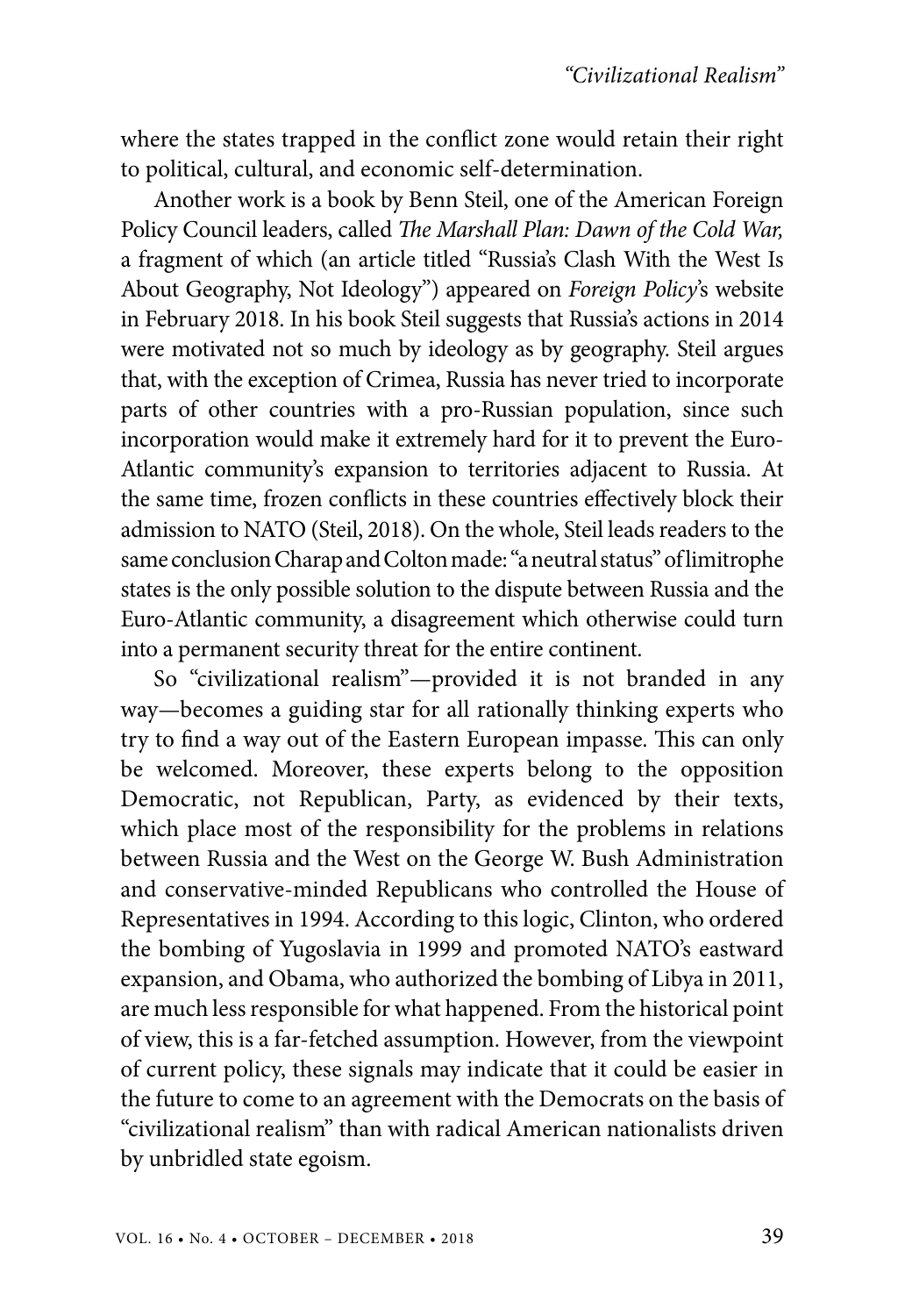But it is not accidental that this new democratic realism rejects the word "civilizational." Colton and Charap clearly deny Russia the right to have "soft power": for them our country is no more than a geopolitical and geoeconomic giant to be reckoned with. The West should take Russia's interests into account and look for compromises together with it, but it should always remember the "undeniable" truth that no people would ever want to join Russia of its own free will, and all neighboring countries will try to break free of Russia's influence and join the Euro-Atlantic community. However, not all of them will be able to join it because the Euro-Atlantic community cannot absorb everyone. But this frustrating circumstance cannot serve as testimony to Russia's attractiveness.

Therefore, the West should not agree to "Russia's domination in neighboring countries." "In fact, the further enlargement of Russia-led institutions in the region is not a plausible solution either, regardless of what policy the West adopts. Those already in the Russian institutional fold remain there either under duress or for lack of better options; most would likely run for the exits if they could." The authors state, with all analytical mercilessness, that "there is little support anywhere else for the Russian blueprint for regional governance" (Charap and Colton, 2017: 178).

This is an example of "realism" that does not allow genuine "Russia-centrism" anywhere, including Russia's neighbors, for which our country and the Euro-Atlantic community are fighting a fierce geopolitical and geoeconomic battle, but not a "geo-cultural" one, which Charap and Colton believe our country has no chance to win.

Is this skepticism about Russia's "soft power" and "Russia-centrism" really justified? Does the Russian civilization have a gravitational field? Or does no such civilization exist? Or is it simply a center of military and economic power to deal with in order to avoid a military conflict with unpredictable consequences, but which cannot be respected sincerely? American experts consciously ignore certain facts from the history of "civilizational competition" for Ukraine. The authors of *Everyone Loses* do not mention the people's rebellion in Sevastopol in February 2014 (see for that matter: Mezhuev, 2017: 11-13) or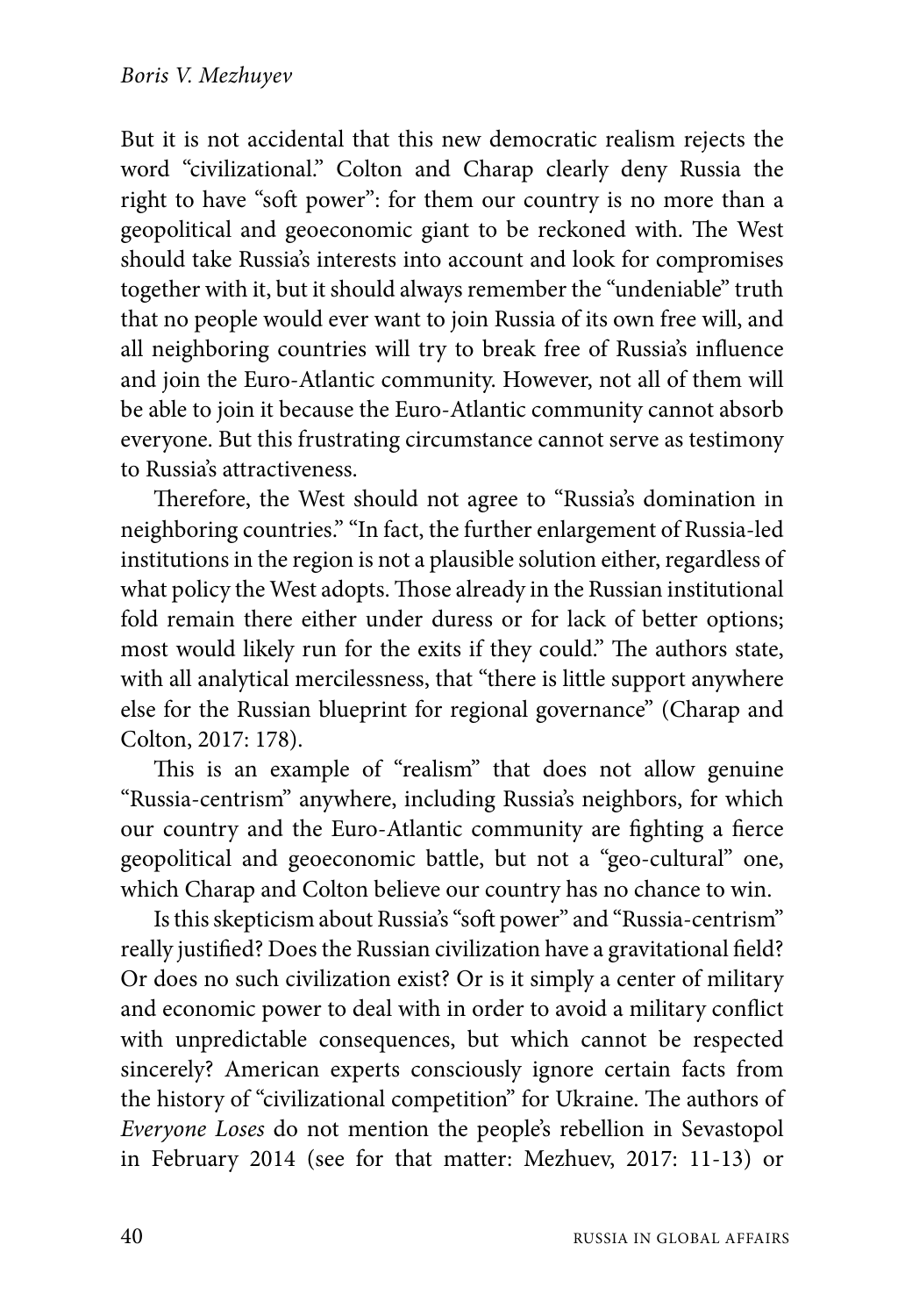the efforts of pro-Russian activists in Crimea who tried to prevent Ukraine's signing an association agreement with the European Union, which ignored the opinion of the country's pro-Russian population. Obviously, admission to the EU's visa-free travel zone at the cost of breaking cultural contacts with Russia would have been completely unacceptable for many people in Crimea and Sevastopol and a major part of south-eastern Ukraine.

This proves that Russia does have "soft power" and "Russia-centrism" does exist as a phenomenon. In other words, there is "Russianness" not only as a national, but also as a civilizational identity: many people in Ukraine did not want to become Ukrainians, but they did not want to become Europeans either, fearing that they would stop being Russian after that.

It is also noteworthy that while discussing limitrophe states the American political scientists fail to mention recent political processes in Eastern Europe where Russia and Putin have unexpectedly found admirers, such as the Hungarian prime minister or top Italian government officials. Naturally, this cannot be regarded as a threat to European unity, but still this is a sign of new "Russia-centrism," certainly not as strong as "Eurocentrism," but quite real nonetheless. Impartial analysts simply must take it into account.

Russia urgently needs unbiased research into the history of the struggle with the Euro-Atlantic community for limitrophe states. Such research should be based on the assumption that Russia has its own civilizational "gravitational field" with non-zero power of attraction. It will have to identify the factors that generate this field: language, a common history, culture, ethnic origins. There may be some other motives as well, for example, the fear of losing national identity in a multicultural Europe.

The "realism" which serves Russia's interests should be able to complement "Russia-centrism," not ignore it. However, it must be remembered that "civilizational realism" is not the same as "civilizational fundamentalism," for which "Russia-centrism" on any territory is just a pretext for its immediate integration into the sphere of Russia's interests regardless of the possible costs and consequences.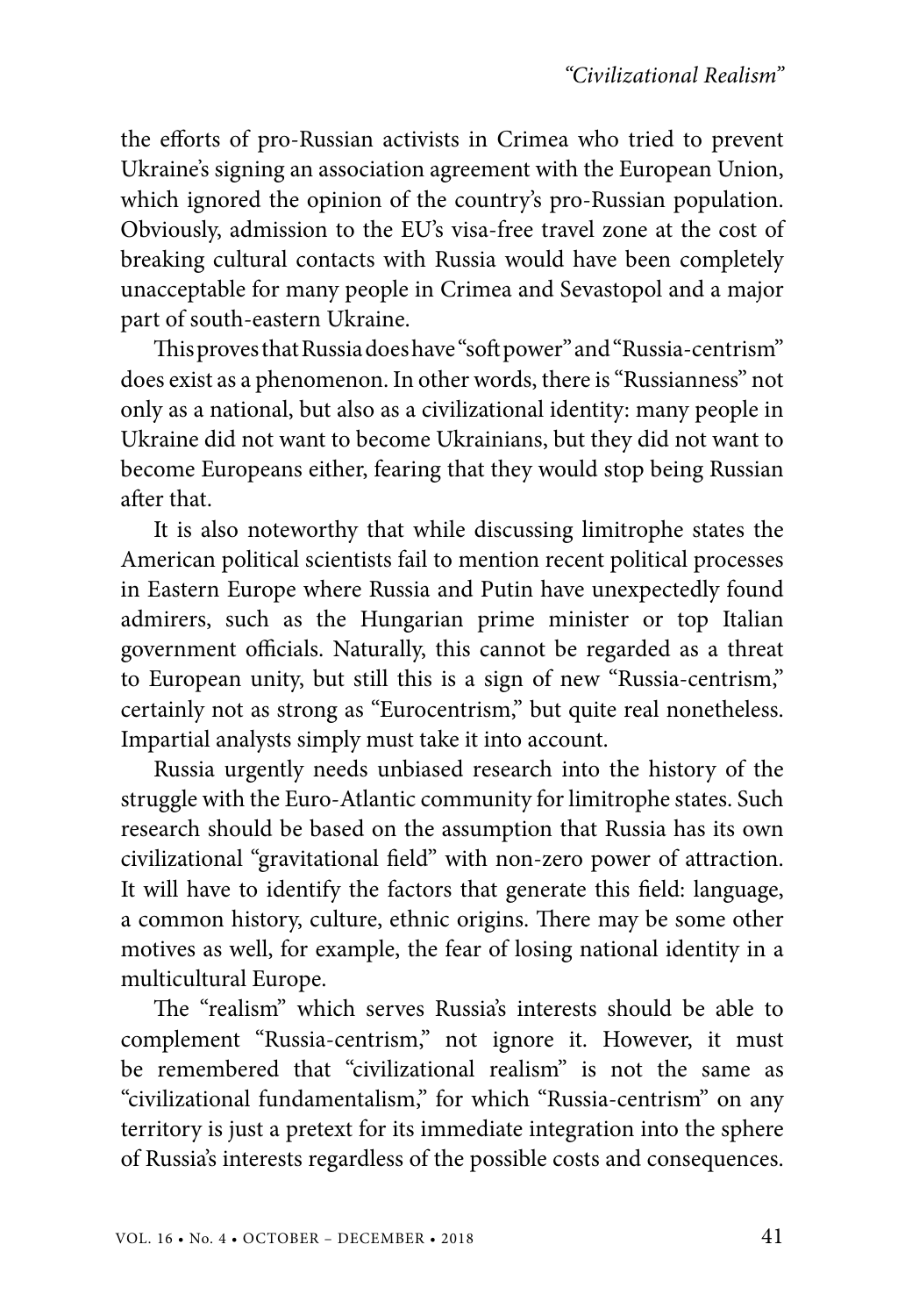Another extreme would be "realistic nihilism," that is, the conscious nullification of one's own "soft power" for the sake of a peace agreement with partners involved in the "competition of civilizations."

## WOULD "PERMANENT NEUTRALITY" BE ENOUGH?

American experts who are ready to admit that Russia has interests in the near abroad have underestimated the "Russia-centrism" factor, which has led them to arguable and unsatisfactory conclusions and recommendations. The U.S. Democratic Party's foreign policy think tank, the Brookings Institution, in 2007 issued a monograph written by its full-time employee, well-known military expert Michael O'Hanlon, titled *Beyond NATO: A New Security Architecture for Eastern Europe.* It threw a not so hackneyed idea to society in order to test the reaction from both parties in the U.S. and the political class in Russia.

O'Hanlon suggested that NATO should officially announce an end to its eastward expansion and reach an agreement with Russia on the neutral status of several countries that form a belt stretching from Georgia to Sweden, with none of them having any prospect of ever being admitted to any military alliance. These countries, regardless of their intentions, will have to maintain "permanent neutrality." In exchange for a legally-binding guarantee not to move beyond Montenegro, Russia will have to withdraw its troops from all "permanently neutral" countries and never encroach upon their territorial integrity. Interestingly, this potential pact will not address the issue of membership in the European Union or any other economic or cultural alliance with the West. If the future U.S. administration accepts O'Hanlon's proposal, Moscow will have the right to veto the admission of limitrophe states into military blocs, but it will not be able to block their participation in economic and cultural alliances which do not include Russia.

Almost throughout his book O'Hanlon sort of apologizes for his bold proposal and constantly tries to prove to an imaginary opponent, a typical liberal fundamentalist, that his project should not in any way be regarded as a gift to President Putin or a recognition of Russia's power, let alone the validity of its criticism of the West. The decision on NATO's eastward expansion, adopted by the Clinton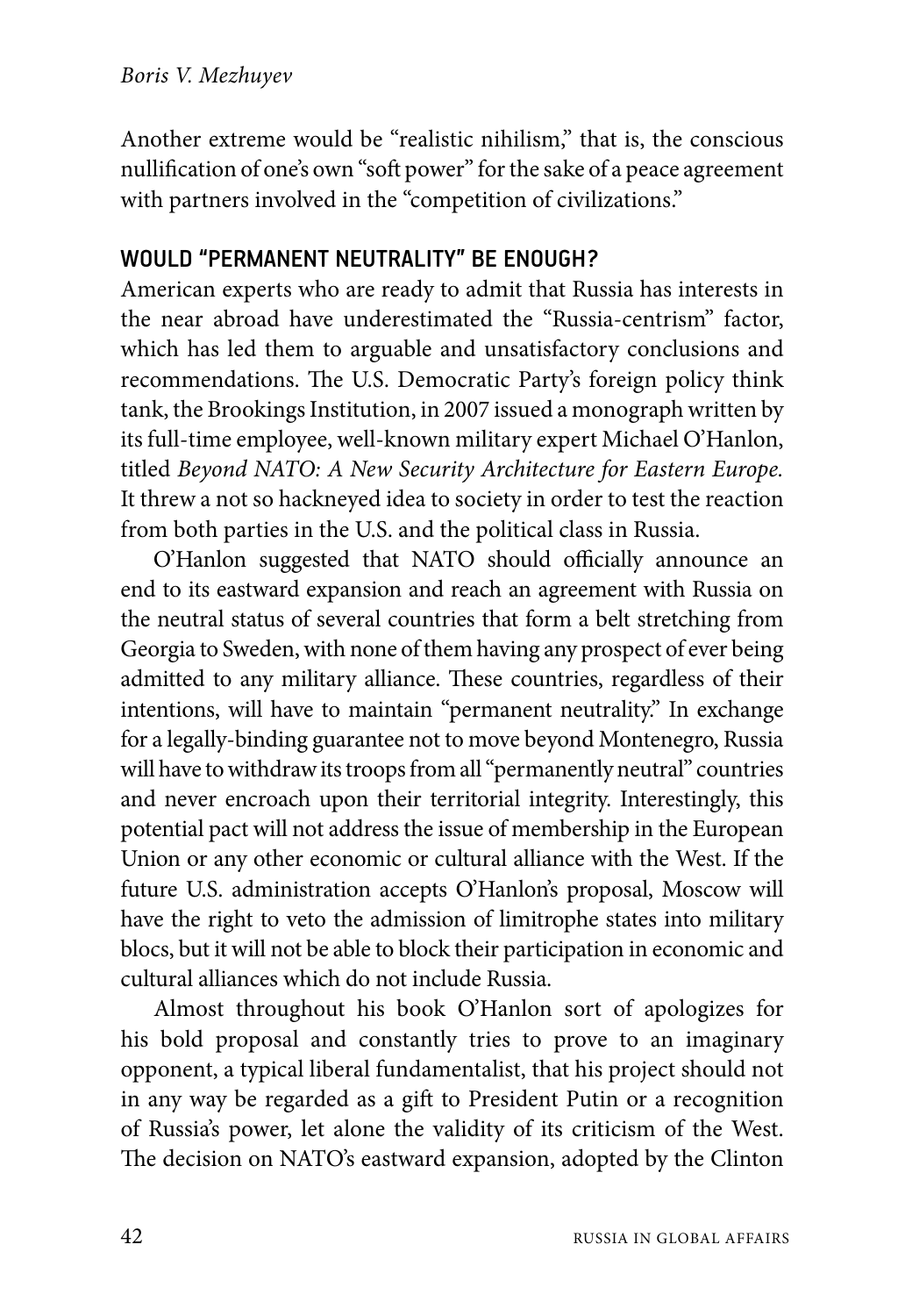Administration, cannot be considered a fatal mistake as renowned scholar and politician George Kennan suggested (see, for example, Kennan, 1997), let alone a violation of some unwritten promise that George H.W. Bush allegedly gave to Gorbachev. America and the West did nothing wrong to Russia; Russia alone is to blame for its current problems—this thought is repeated over and over again throughout the essay (O'Hanlon, 2017).

Nevertheless, there was misjudgment on the part of the West: Ukraine and Georgia were enticed and misoriented by prospects of potential NATO membership, which prompted them to take radical action against Putin's Russia or its protégés on their territory. In Russia, too, NATO's expansion played into the hands of revengeful anti-Western forces, but certainly not moderate liberals.

There is no need to argue over these proposals per se. What is important is that their very existence indicates the earnest desire of the Democratic Party think tank to work towards an agreement with Russia, which, however, would be impossible without the consent of the Russophobic alliance of generals and Congressmen, still quite solid for the time being.

But can one say that the ice of liberal fundamentalism has been broken and the American foreign policy establishment is gradually, albeit with reservations, moving towards "civilizational realism;" that is, becoming inclined to admit that other, non-Western, centers of power have legitimate concerns about the way the West manages international affairs? Unfortunately, it is too early to speak about that, and O'Hanlon's project looks more like another trick designed to deceive Russia withdrawing troops from the near abroad in exchange for a new promise not to enlarge NATO further east. These proposals are hardly acceptable in their present form. But since some kind of deal with the Americans on the "civilizational destiny" of limitrophe states is to be made someday anyway, O'Hanlon's book should be regarded as an excellent opportunity for Russian foreign policy experts to hone and update their arguments for upcoming talks, which will take place sooner or later.

How can one argue against the "security architecture" proposed by a Brookings expert? First and foremost, "neutrality" cannot be limited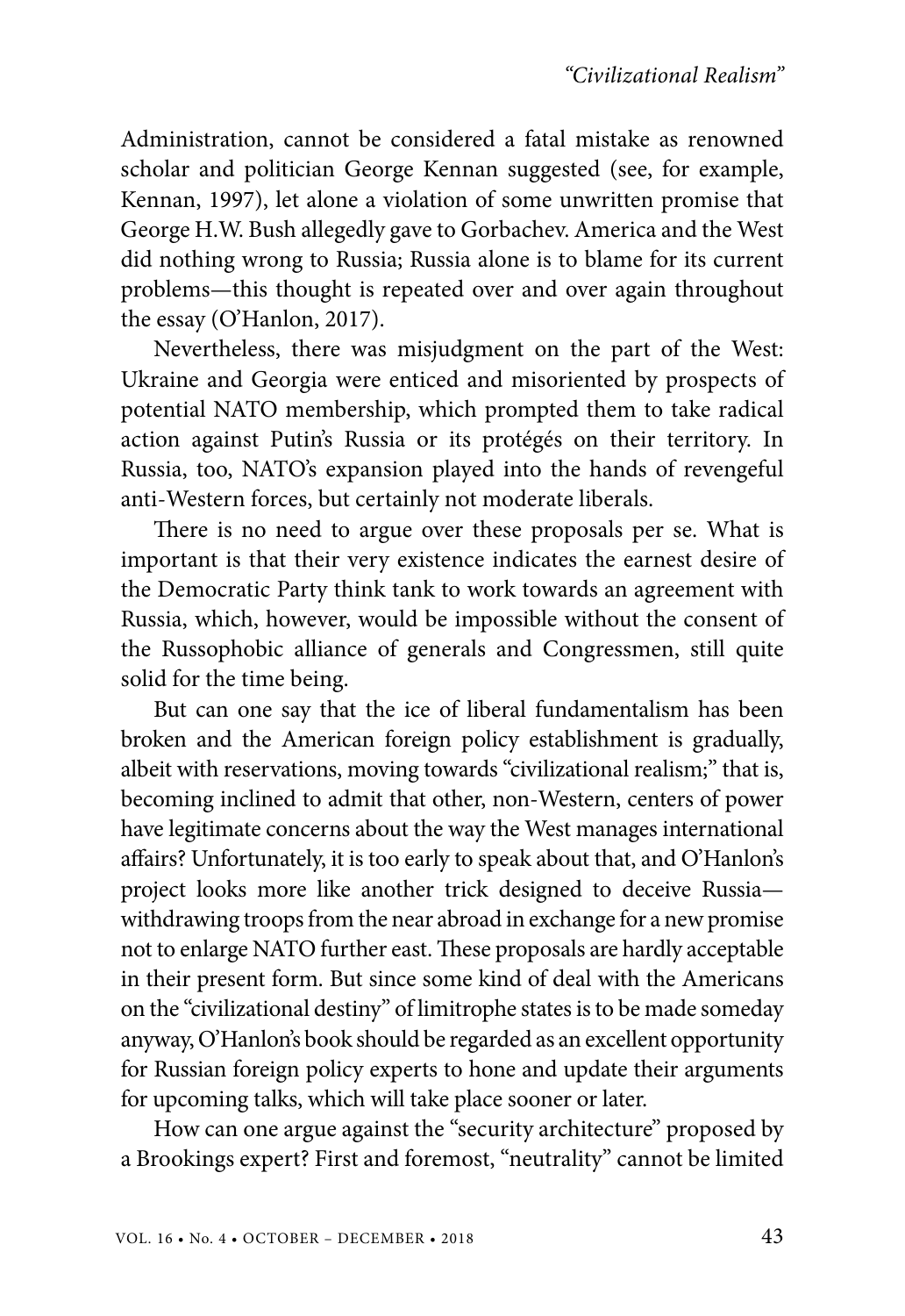to just non-admission into competing military blocs. Judging from O'Hanlon's remarks, he is aware of this, but allows his understanding of neutrality to be interpreted very narrowly. For example, Ukraine is not admitted to NATO and is not under the protection of its Washington Treaty's Article 5 on collective defense, but the U.S. and other Western countries start supplying it with all types of weapons to resist Russia. Can Ukraine be considered "a neutral state" in this case?

If Clinton's followers in the Democratic Party really want to conduct a dialogue with Russia on Eastern Europe, the meaning of the term 'neutrality' should be expanded as much as possible. In fact, it should mean not so much "permanent neutrality" as the "demilitarization" of Eastern Europe, and this "demilitarized" zone should also include the Baltic states. It should mean shutting down military bases and withdrawing military contingents from the entire limitrophe territory from Odessa to Stockholm. Until now Russian diplomacy has focused on formal membership of certain countries in NATO, but Russia is objectively interested not just in stopping NATO's eastward enlargement, but in creating a continuous security belt dividing two civilizations: Russian and Euro-Atlantic.

O'Hanlon and his sober-minded colleagues in the Bookings Institution suggest slowing down NATO's expansion on condition that Russia lose these "neutral" states in cultural and economic terms. Here comes the question: Are we ready to lose completely—socio-culturally, of course—Odessa, Kharkov, Dnepropetrovsk, Donetsk, Tiraspol, and possibly Sukhumi and Minsk? If we do not want to lose them but want to integrate them into our civilizational world, the question is, how should this world be construed and what should it do in order not to blend completely with the Euro-Atlantic civilization?

The phenomenon referred to by opponents as "globalism" is turning into what Michael Lind in his 2017 article called "blocpolitik" (Lind, 2017). In other words, globalization, hitherto seemingly global, will gradually assume its spatial (and civilizational) boundaries. But if we want to conduct serious talks with the Western (or American) bloc on limits to its expansion and spheres of influence, we need to understand what "a Russia-centric world" is, what it can count on in this dire situation, and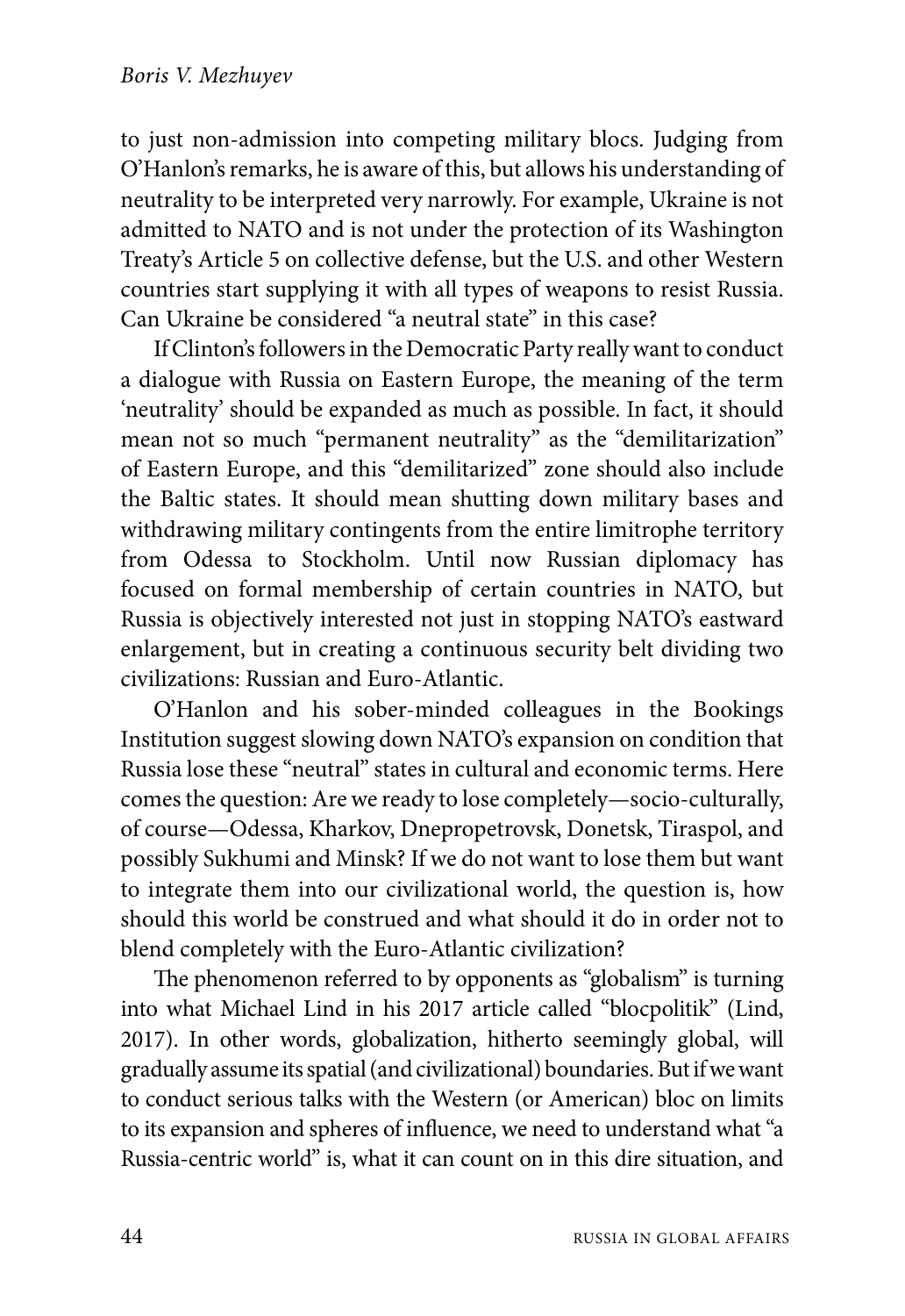what it is definitely entitled to. Realists should learn not only to demand the impossible, but also to substantiate their demands properly.

### RISKS OF CIVILIZATIONAL "LEADERSHIP"

"Civilizational realism" supplements practical prescriptions given by rationally-minded American theoreticians with theoretical substantiation. As a potential scientific theory, "civilizational realism" is based on two theoretical premises: 1) a state-civilization is a rational agent that acts in accordance with its own correctly understood interests; 2) a state-civilization, striving for sovereignty, that is, independence from other civilizational centers, becomes partly dependent on the peoples that want to come under its protection, because the legitimacy of the regime in such a state-civilization becomes conditioned, among other things, on the fact that other nations gravitate towards it. "Civilizational realists" have their own answer to the question about the causes of World War One: as a special state-civilization Russia could not deny protection to Serbia. Otherwise, the Russian regime would have been strongly challenged by internal opponents and would have lost a big part of its supporters. Likewise, in 2014 Russia could not stay away from the conflict in Ukraine in which one side—people living in Crimea and Donbass—counted on its support. But as a state-civilization, the United States, too, could not but sympathize with the democratic aspirations of the Arab Spring and the Ukrainian Maidan. This dependence of a state-civilization on external support, which testifies to the existence of its own cultural "gravitational field," is also part of the reality which must be admitted in order to be able to deal with the problems it creates.

The death of former national security adviser and major geostrategist Zbigniew Brzezinski in the spring of 2017 drew very curt comments. Why had he become so uncomfortable for America that it preferred to forget him? The answer could probably never have been found if it had not been for a diplomatic scandal with Qatar when eight Muslim countries decided to sever relations with it. And things became clear. Isolated on the peninsula, Qatar looks for all possible ways to surpass its powerful neighbors. One of them was the so-called Arab Spring, sponsored and driven by Doha in the first place. Qatar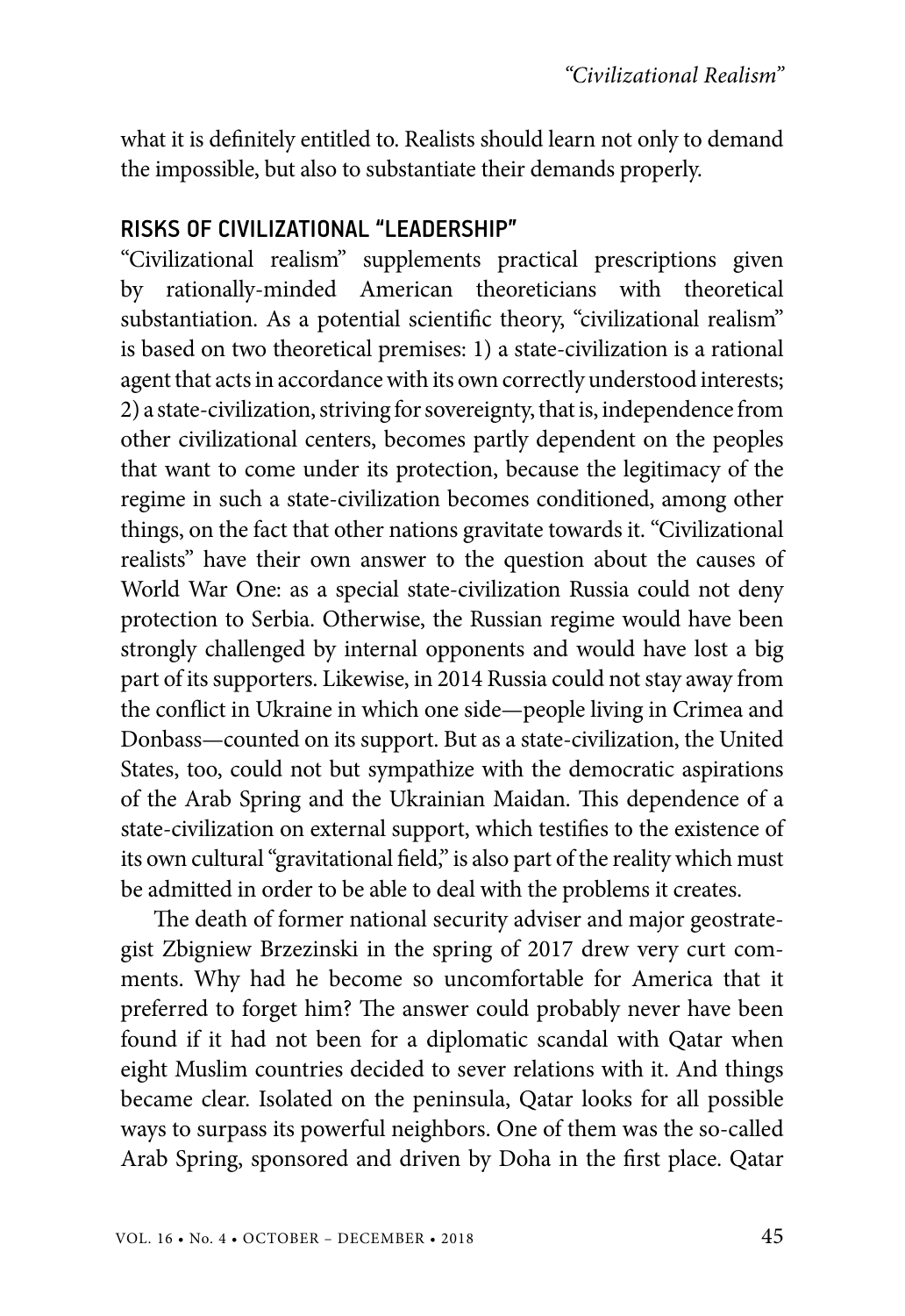did much more than any other country to support the Arab Spring and give it ample information coverage. Unlike its regional competitors, this tiny absolute monarchy did not hesitate to support, diplomatically and financially, the most radical Muslim forces in the region, primarily the Muslim Brotherhood which came to power in Egypt in 2012 through democratic elections and was deposed in the summer of 2013 through a military coup carried out by pro-Saudi generals. The Obama administration, which had sour relations with both Riyadh and Tel Aviv, felt sympathetic towards the de-Islamist regime in Egypt and recognized the military coup of 2013 as an unavoidable reality with a heavy heart.

I am not saying that this happened because of the impact Brzezinski's political philosophy had had on the previous U.S. administration and that he was the chief ideologist of a possible deal between Obama and the de-Islamist regime, but Brzezinski's views definitely reflected certain sentiments in the liberal wing of the American establishment, according to which America's leadership in the 21st century could only be ensured by its ability to express and represent the interests of the "Arab street."

Ideology should not be mixed up with conspiracy, and I am sure that Brzezinski was not directly linked to Qatar and did not lobby its interests. He was too critical of its policy with regard to Syria and too supportive of Bashar al-Assad, not fearing to end up in the same boat with Russia, which he disliked so much. Nevertheless, despite all the ties, contracts, and consultations, it is the author of the Grand Chessboard theory who is associated in today's America with the policy that allowed the White House to give the green light to the Arab revolution in 2011, thus triggering an unprecedented wave of Islamic terrorism in the Middle East and Europe.

However, I think that the reticent anathema, to which the late geostrategist has been subjected implicitly or explicitly, will be lifted one day and his role in the history of the U.S. foreign policy will be appreciated. What matters is not how much his advice was right or wrong, but the very phenomenon of the U.S. as a state-civilization. There are only two crystal clear examples of such states: Russia and the United States. Two other potential centers of civilizational construction—India and China, and probably Japan—may also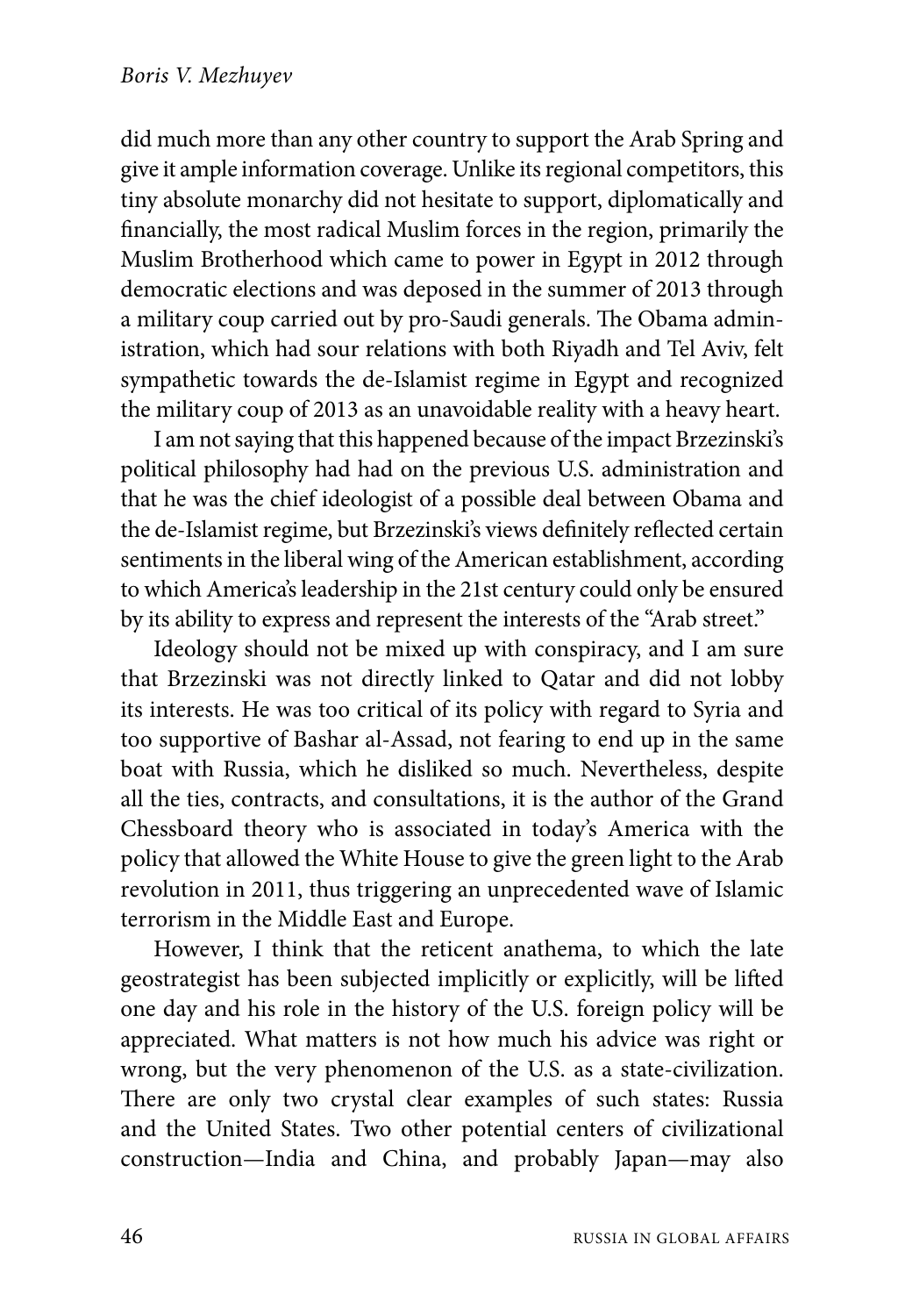acquire similar traits in the near future. At least China is definitely working in this direction.

We are talking about a state that is seeking not just influence or control over other nations, but what Brzezinski referred to in some of his latest works as "leadership" (see in particular, Brzezinski, 2012). "Leadership" means an ability to attract others with one's own cultural, ideological, and political appeal. "Leadership" is reaffirmed by the willingness of people in other countries to come under such a state's protection and enter into open confrontation with their own governments for that. I doubt that we can find signs of "leadership" in the history of the Ottoman or Austro-Hungarian Empires. Neither Vienna nor Istanbul had ever sought to wield influence over the Slavic peoples under their rule. In British history there was the Arab revolt led by Lawrence of Arabia against the Turks, but in our opinion this romantic story was more like the icing on the cake of British military victories and was not a cornerstone for the colonial self-consciousness of the "queen of seas."

At the same time, Greeks and later Orthodox Slavs in the Ottoman Empire sought support from Russia, which had the same faith, and this became nearly the main justification in the 19th century for the White Tsar's external expansion and a guarantee for the tsarist regime until its demise in February 1917. Moreover, when the Russian tsar did not want to—as in 1820 during the Greek revolt—or could not for objective reasons—as in 1878 after the Congress of Berlin which returned part of Bulgaria to Turkish rule—come to the rescue of people sharing the same faith, this caused deep disappointment in the regime that was immediately blasted as bureaucratic and non-national. In reality, no factor, be it confessional or ethnic closeness with rebellious peoples, was crucial for public sympathies. The main factor was the expressly stated desire of a certain people to get the Russian tsar's support, both diplomatic and military, as well as the possibility for Russia to gain "leadership" even at the cost of getting involved in a pan-European war.

We can see the same in U.S. history. The White House had a thousand rational reasons not to want the Soviet Union's disintegration, but the fact that its peoples appealed to America as a potential guarantor of their independence became the deciding factor in Washington's choice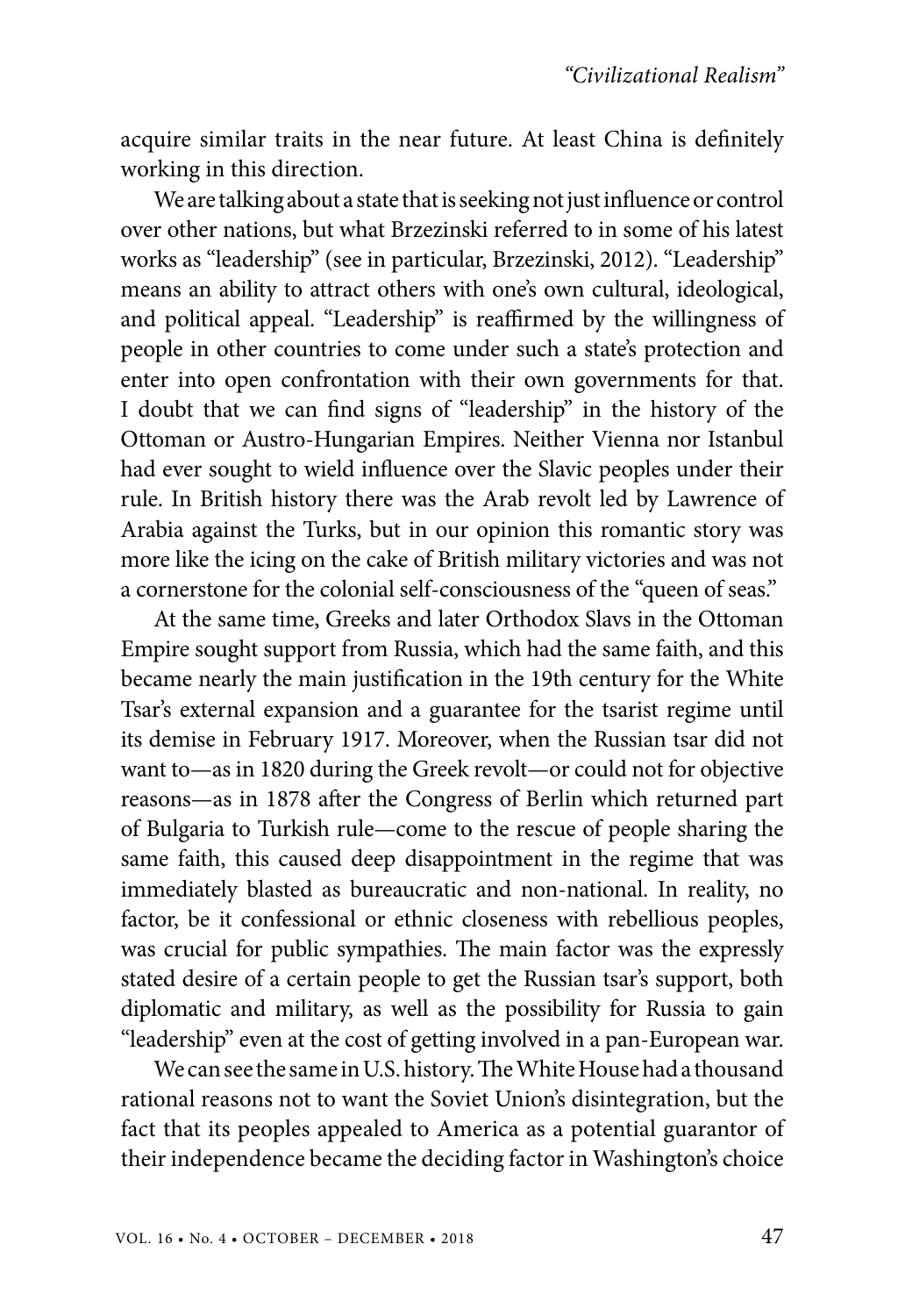of strategy after 1991. Brzezinski was a political theoretician who in his later years insisted that the United States would inevitably face a dilemma: either it gains leadership in what he called "global political awakening" or Pax Americana would fall apart. He understood that if America wanted to regain leadership in the Arab world, it would have to distance itself a little from Israel, certainly from its ultra-right forces; if it sought to remain a leader for Eastern European countries, it would have to play with anti-Russian sentiments; and lastly, if it dreamt about leadership in the Far East, it would have to present itself as a guarantor of the struggle against Chinese hegemonism.

It must be admitted that Brzezinski harbored no anti-Chinese prejudice and was prepared to focus on the first two components of leadership; in his later years, mainly on the first one. But America is living through a period of conservative reaction to the revolutionary hopes and strategies of previous years.

To some extent Russia is going through a similar experience. Both countries have entered a period of "post-spring comedown," where the ideologists of bygone "springs"—Russian and Arab—have been pushed aside. And yet, it would be naive to think that this is the end of our two states-civilizations, that their elites will be guided only by conservative principles and give up all claims to revolutionary leadership. Their descendants will remember periods of "global political awakening" and national "springs" with nostalgia. The purpose of "civilizational realism" today is to make sure this nostalgia does not become destructive for Europe and all of humankind as it happened in 1914 when the memory of the "stolen victory" of 1878 made Russia's interference in the Austrian-Serbian conflict inevitable, subsequently drawing great powers on three continents into it (Lieven, 2017: 267-341).

\* \* \*

In conclusion I would like to summarize the theoretical premises upon which "civilizational realism" rests:

1. The world is divided into separate "civilizational blocks" made up of the core and periphery. Peripheral states often include regions gravitating towards different civilizational centers.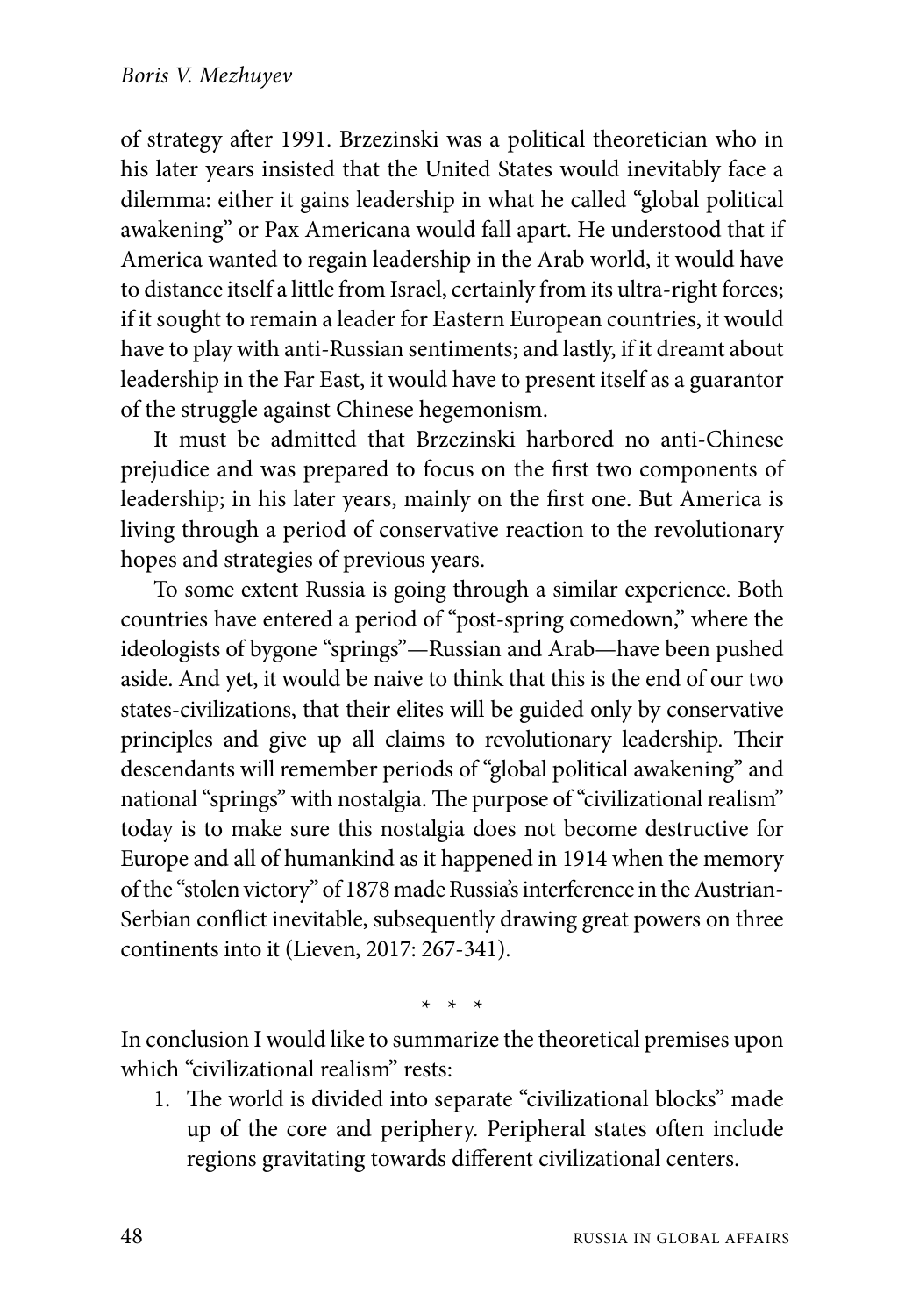- 2. Russia is one such civilization; it has its own orbit of attraction and it can claim leadership in Eastern and Central Europe.
- 3. This claim to leadership is permanent for Russia but potentially dangerous for the "status quo" situation in Europe. Russia is committed to this "status quo" and subjectively is not seeking its revision.
- 4. This contradiction can be resolved by an agreement with the Euro-Atlantic "civilizational leaders" to create a demilitarized buffer zone made up of limitrophe Eastern European states.
- 5. Rejection of such an agreement will inevitably lead to further fragmentation of Ukraine and Moldova and a possible repetition of the "Ukrainian scenario" in other states neighboring Russia that have an influential "Russia-centric" minority.
- 6. Attempts to deprive Russia of its regional "sphere of influence" paradoxically strengthen its claim to "global leadership," thus extremely complicating its relations with the Euro-Atlantic community.
- 7. Russia needs to give up all efforts to become part of the Euro-Atlantic community and should start viewing it as an "alien" civilizational space, with which integration is impossible regardless of the alignment of forces in it.

## References

Brzezinski, Z., 2012. *Strategic vision: America and the crisis of global power.* N.Y.: Basic Books.

Charap, S. and Colton T.J., 2017. *Everyone loses. The Ukraine crisis and the ruinous contest for post-Soviet Eurasia.* N.Y.: Routledge.

Huntington, S.P., 1993. The clash of civilizations? *Foreign Affairs,* 72(3), pp. 22–49.

Kennan, G.F., 1997. A fateful error. *The New York Times,* 5 February [online]. Available at: <https://www.nytimes.com/1997/02/05/opinion/a-fateful-error. html> [Accessed 15 November 2018].

Lieven D., 2017. *Navstrechu ogniu. Imperiia, voīna i konets tsarskoī Rossii*  [Towards the flame: empire, war and the end of tsarist Russia]. Moscow: ROSSPEN.